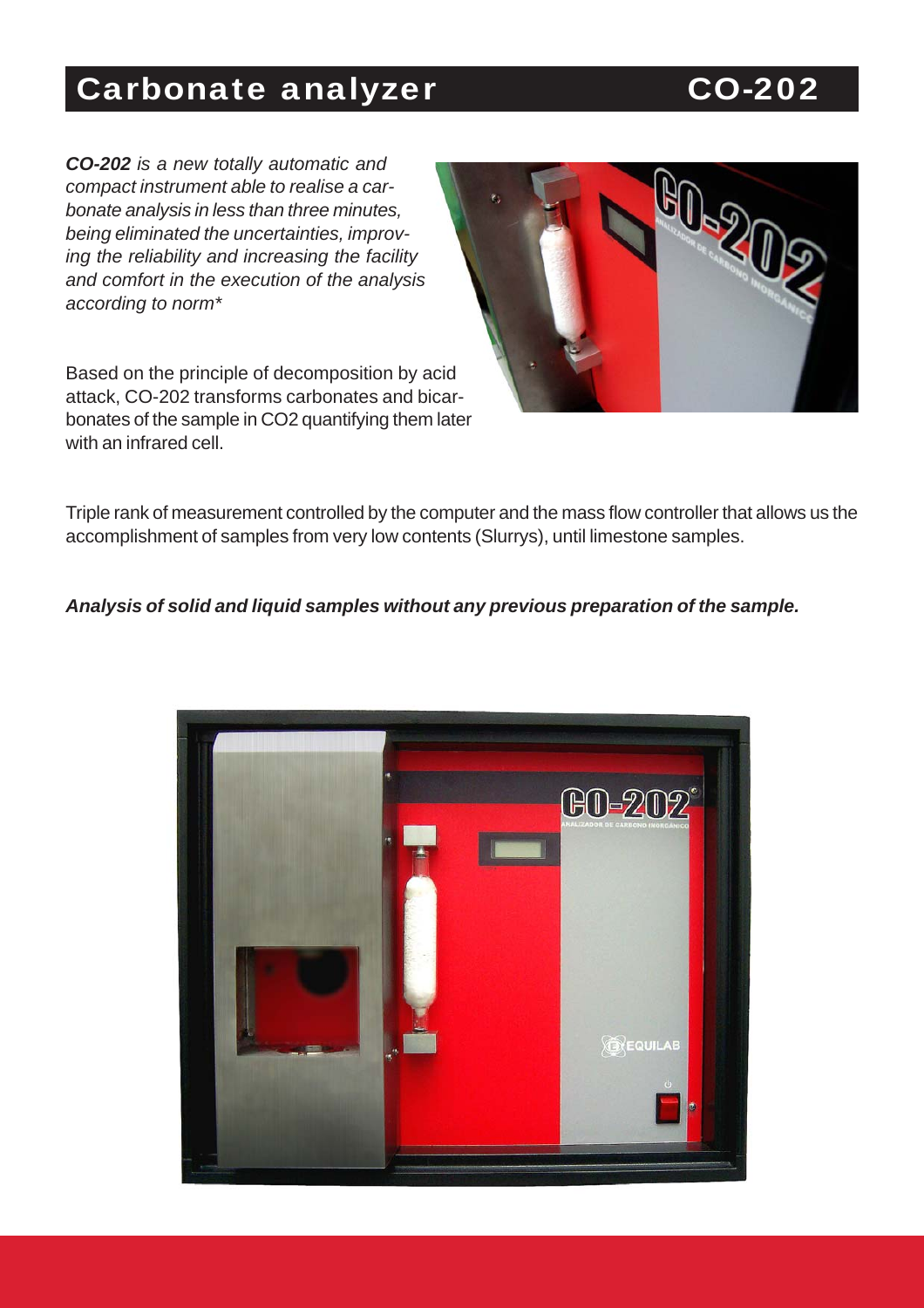*The Analyzer can be provided - according to the customer's order -:*

- Controlled by an industrial PC with touch sreen fullcolor of 8", inserted in the frontal panel.
- Controlled by an external PC.



## **Simplified diagram of the CO-202 analyzer**

Control, with great comfort, all the operations of the CO-202 from its software: Execution of the anlysis sequence, data introduction, calibration, linealización of the cell, management of all results, control in real time from your monitor all process parameters and a general state of the analyzer in hi-resolution graphs, wich facilitates the tasks of diagnosis and repair.

\*Normas: ASTM D1796 – ISO 925 – UNE 80-217-91.

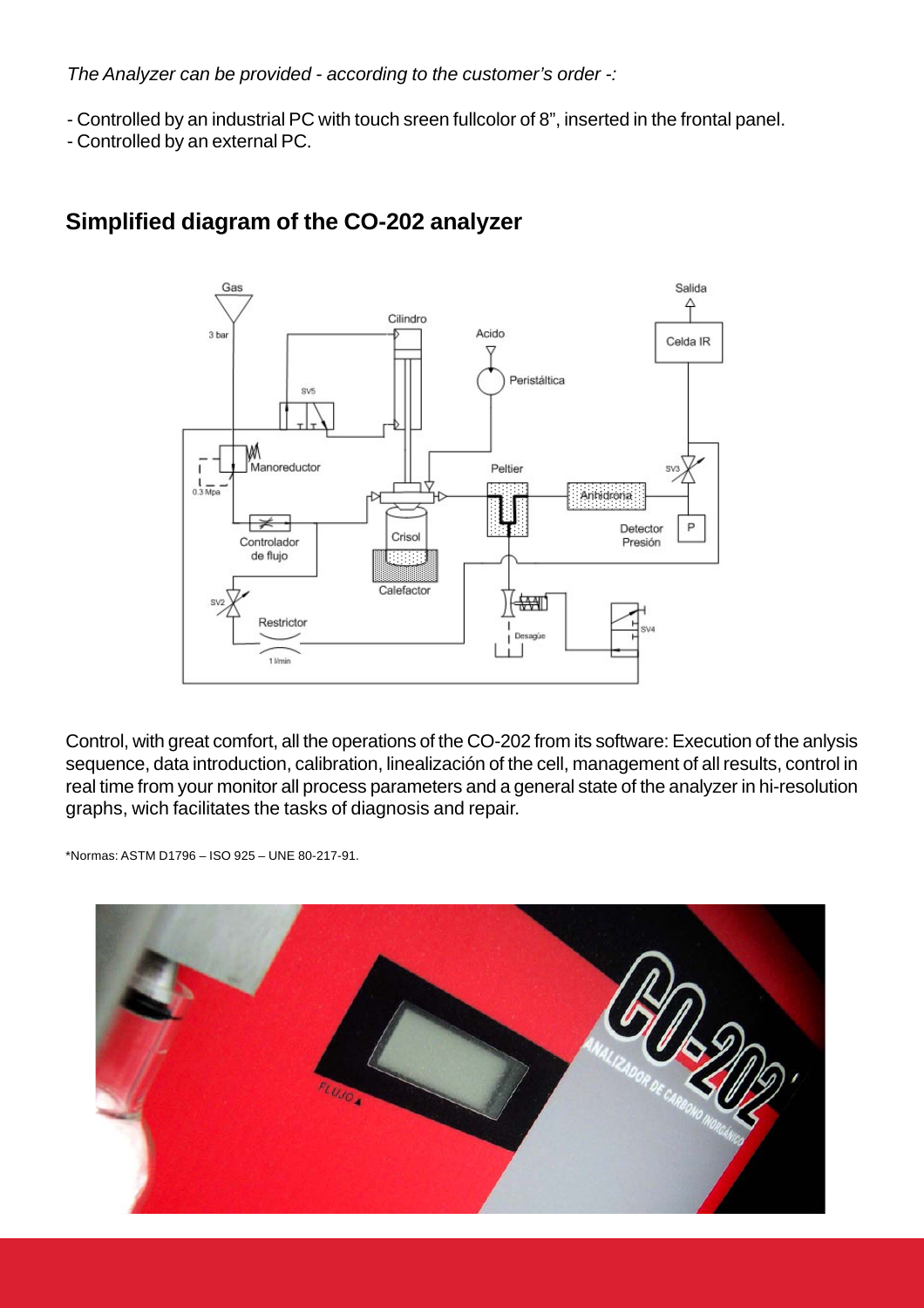### **User's screen of the CO-202 control program**

| Analizador de CO2                      |                                     |                                   |                         |                                           |                              |                           | 三回区        |
|----------------------------------------|-------------------------------------|-----------------------------------|-------------------------|-------------------------------------------|------------------------------|---------------------------|------------|
| Datos                                  | Configuración<br>Calibración        |                                   | Chequeo de dispositivos | Temperaturas                              | Help                         |                           | Salir      |
|                                        |                                     |                                   |                         |                                           |                              |                           |            |
| Parámetro                              | Valor actual                        | Valor mínimo                      | Valor máximo            |                                           |                              |                           |            |
| Voltaje de La Celda IR                 | 2,417 voltios                       | 0.8 Voltios                       | 2.5 Voltios             |                                           |                              |                           |            |
| Temperatura del Crisol                 | 135 oC                              | 70.0 oC                           | 160.0 oC                |                                           |                              |                           |            |
| <mark>√</mark> Temperatura de La Celda | 41,5 oC                             | 35.0 oC                           | 50.0 oC                 |                                           |                              |                           |            |
| <b>7</b> Temperatura Peltier           | 7,5 oC                              | $2.0 \text{ oC}$                  | $8.0 \text{ oC}$        |                                           |                              |                           |            |
| <b>Z</b> Flujo de Análisis             |                                     | $0.5$ $Vmin$                      | 2.0 l/min               |                                           |                              |                           |            |
|                                        |                                     |                                   |                         |                                           |                              | Analizar Muestra          |            |
|                                        |                                     |                                   |                         |                                           |                              |                           |            |
|                                        |                                     |                                   |                         |                                           |                              |                           |            |
|                                        |                                     |                                   |                         |                                           |                              |                           |            |
|                                        |                                     |                                   |                         |                                           |                              |                           |            |
| Teclado en pantalla                    |                                     |                                   |                         |                                           |                              | $\Box$                    |            |
|                                        | Archivo Teclado Configuración Ayuda |                                   |                         |                                           |                              |                           |            |
| F1<br>esc                              | F <sub>2</sub>                      | F5<br>F8<br>F <sub>6</sub><br>F7  | <b>F9 F10 F11 F12</b>   | <b>brk</b><br>psc sk                      |                              |                           |            |
|                                        |                                     |                                   |                         |                                           |                              |                           |            |
| н<br>2                                 | 5<br>6                              | 9                                 | 0                       | hm pup nik<br>$\vert$ ins $\vert$<br>bksp | ,                            |                           |            |
| tab<br>$\mathbf{q}$                    | e                                   | $\bf{o}$                          |                         | del end pdn<br>c                          | 8<br>$\overline{7}$          | $\overline{9}$            |            |
| lock                                   |                                     |                                   | ñ<br>ent                |                                           | 5<br>$\overline{\mathbf{4}}$ | $\ddot{\phantom{1}}$<br>6 |            |
| a                                      | d<br>s.<br>q                        | h                                 |                         |                                           |                              |                           |            |
| shft<br>$\mathbf{z}$                   | $\mathbf{x}$<br>$\mathbf{c}$<br>v.  | b<br>$\mathbf{n}$<br>$\mathbf{m}$ | shft                    |                                           | $\overline{2}$<br>1          | 3                         |            |
| ctrl                                   | alt                                 |                                   | alt                     | ctrl                                      | $\bf{0}$                     | ent                       |            |
|                                        |                                     |                                   |                         |                                           |                              |                           |            |
| <b>A</b> Inicio<br>Teclado en pantalla |                                     | <b>a</b> Analizador de CO2        |                         |                                           |                              |                           | 麦四<br>8:01 |

#### **Analysis results screen**